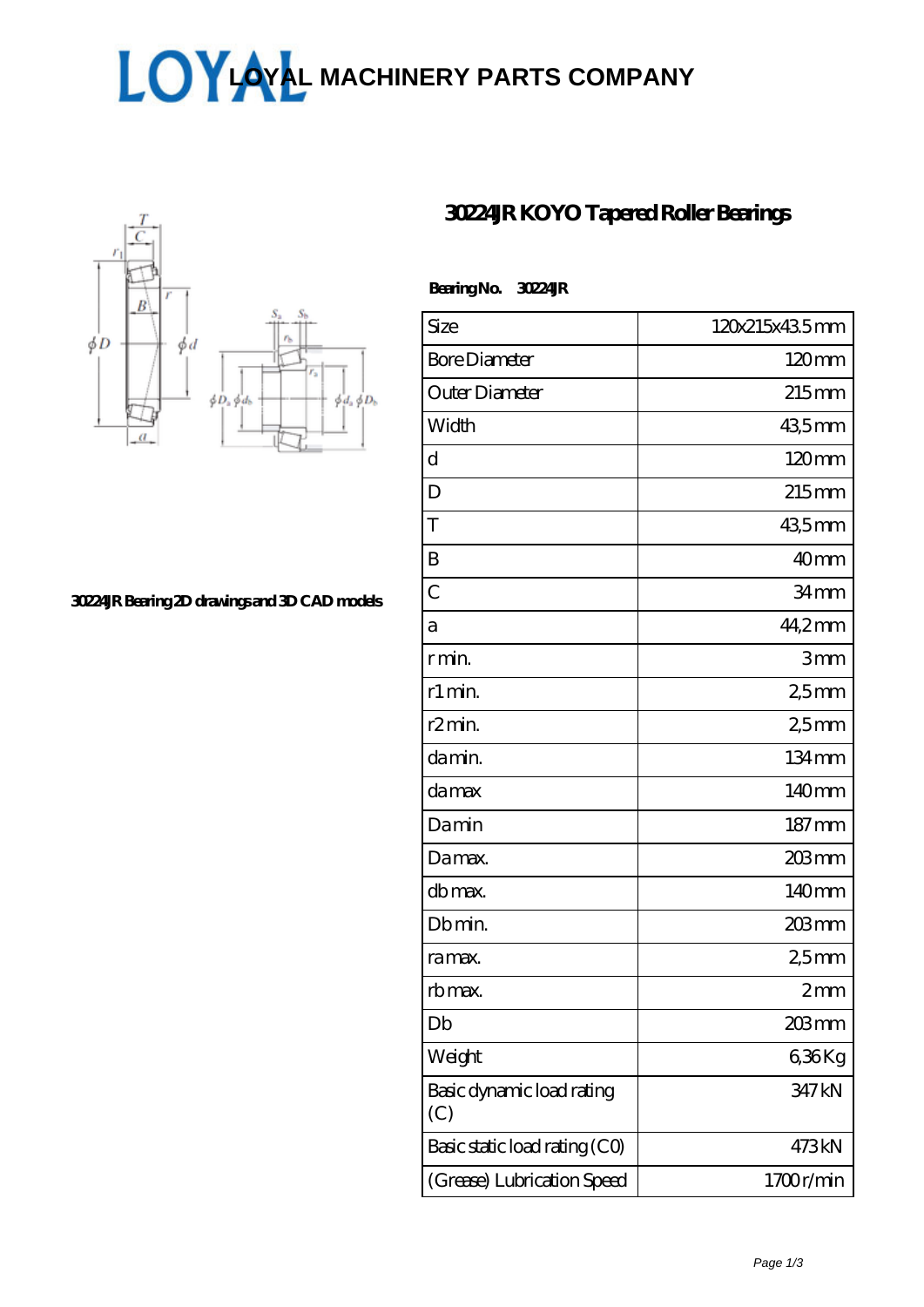## [LOYAL MACHINERY PARTS COMPANY](https://www.lotsacheeks.com)

| 0,44                                                                    |
|-------------------------------------------------------------------------|
| 0.76                                                                    |
| <b>Tapered Roller Bearing</b><br><b>Assemblies</b>                      |
| $\Omega$ <sup>O</sup>                                                   |
| <b>KOYO</b>                                                             |
| N/A                                                                     |
| 689                                                                     |
| <b>BO4334</b>                                                           |
| Standard                                                                |
| Assembly                                                                |
| 30224                                                                   |
| Single Row                                                              |
| Metric                                                                  |
| High Load Capacity                                                      |
| Assembly, Standard<br>Precision; 120MM Bore;<br>215MM Outside Diameter: |
| 43 5MM Assembly Width;<br>Single Row of Rollers                         |
| <b>Tapered Roller Bearings</b><br>Assembly                              |
| 31171516                                                                |
| 8482.2000.00                                                            |
| Bearing                                                                 |
| Tapered                                                                 |
| http://www.koyousa.com                                                  |
| 30224R                                                                  |
| 14021                                                                   |
| OInch   OMillimeter                                                     |
| 8465Inch   215 Millimeter                                               |
| 4.724 Inch   120 Millimeter                                             |
|                                                                         |